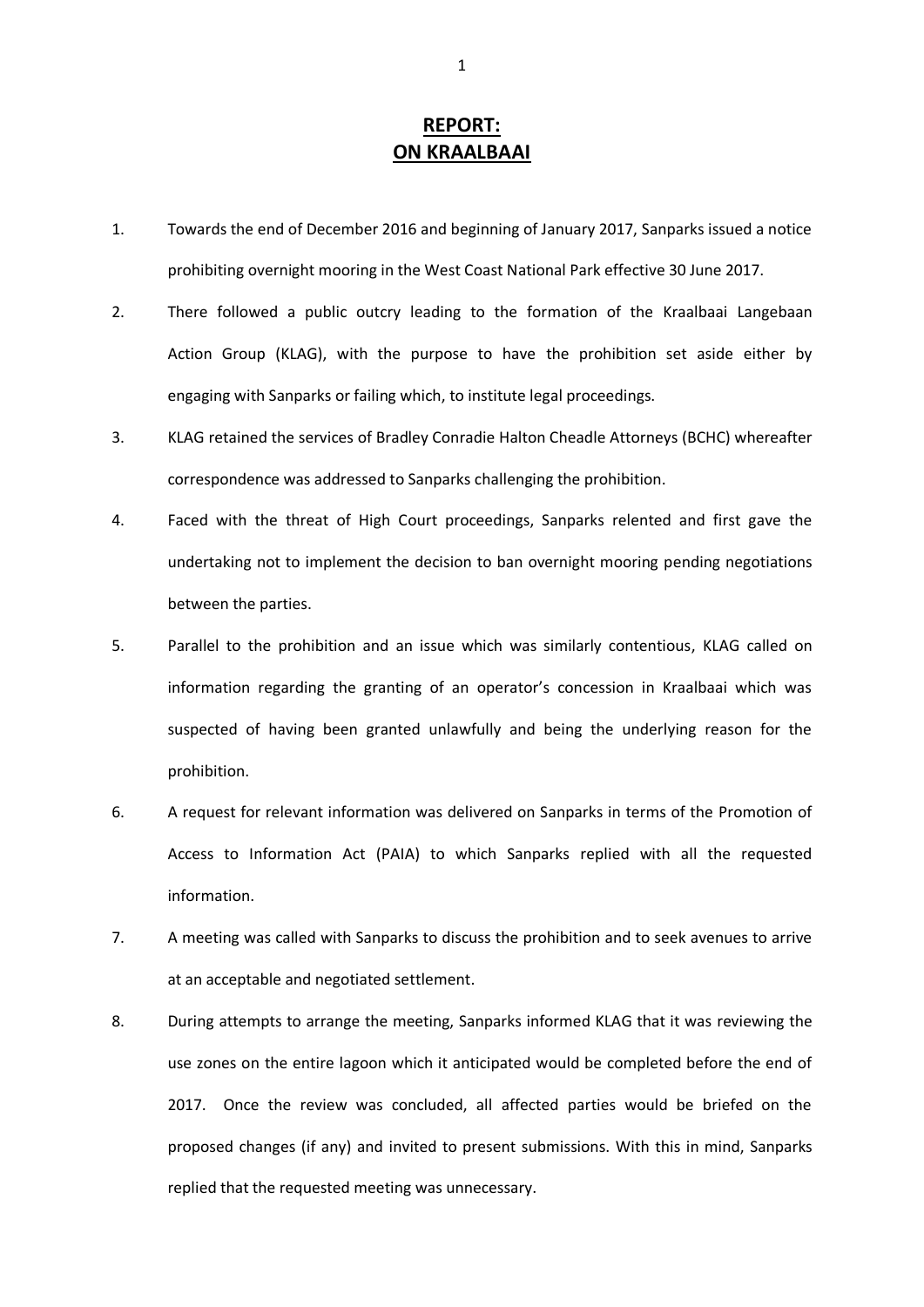- 9. KLAG refused and insisted on having such a meeting which was held on 18 October 2017 at Sanparks Cape Regional Office, Mount Pleasant, Newlands.
- 10. It must be noted that prior to the meeting, "rumours" were circulating that Sanparks intended to rezone the use of the lagoon to such an extent that it would seriously restrict the enjoyment and use of the lagoon by the boating, yachting and angling fraternities. It would also have a severe impact on the local economy.
- 11. The intended meeting of 18 October 2017 was therefore all the more important to address these rumours and to inform Sanparks in no uncertain terms of KLAG's mandate to oppose its implementation, if true.
- 12. The meeting was chaired by Norman Johnson, the Regional General Manager of the Cape Region and in attendance were:
	- 12.1 Pat Bopape, Park Manager WCNP;
	- 12.2 Marne van der Westhuizen, Regional Manager of Planning and Implementation;
	- 12.3 Nollies van der Merwe, representative of the Boatyard, Club Mykonos and chairperson of KLAG;
	- 12.4 Robbie Reddering, representing the Langebaan Yacht Club;
	- 12.5 Halton Cheadle and Lana Wolf BCHC the legal representatives of KLAG.
- 13. During the meeting:
	- 13.1 Sanparks confirmed that it was reviewing the use zones on the lagoon;

## 13.2 **that the original prohibition should not have been issued and would not be implemented**;

- 13.3 the concession was awarded and would proceed.
- 14. KLAG, the Boatyard and Langebaan Yacht Club made representations as to why the rumoured rezoning and prohibition should not be implemented. The meeting was adjourned to allow Sanparks to consider the representations and to finalize the review.
- 15. Sanparks arranged a meeting with "stakeholders" on 24 November 2017 at their offices in Langebaan to introduce the reviewed zoning.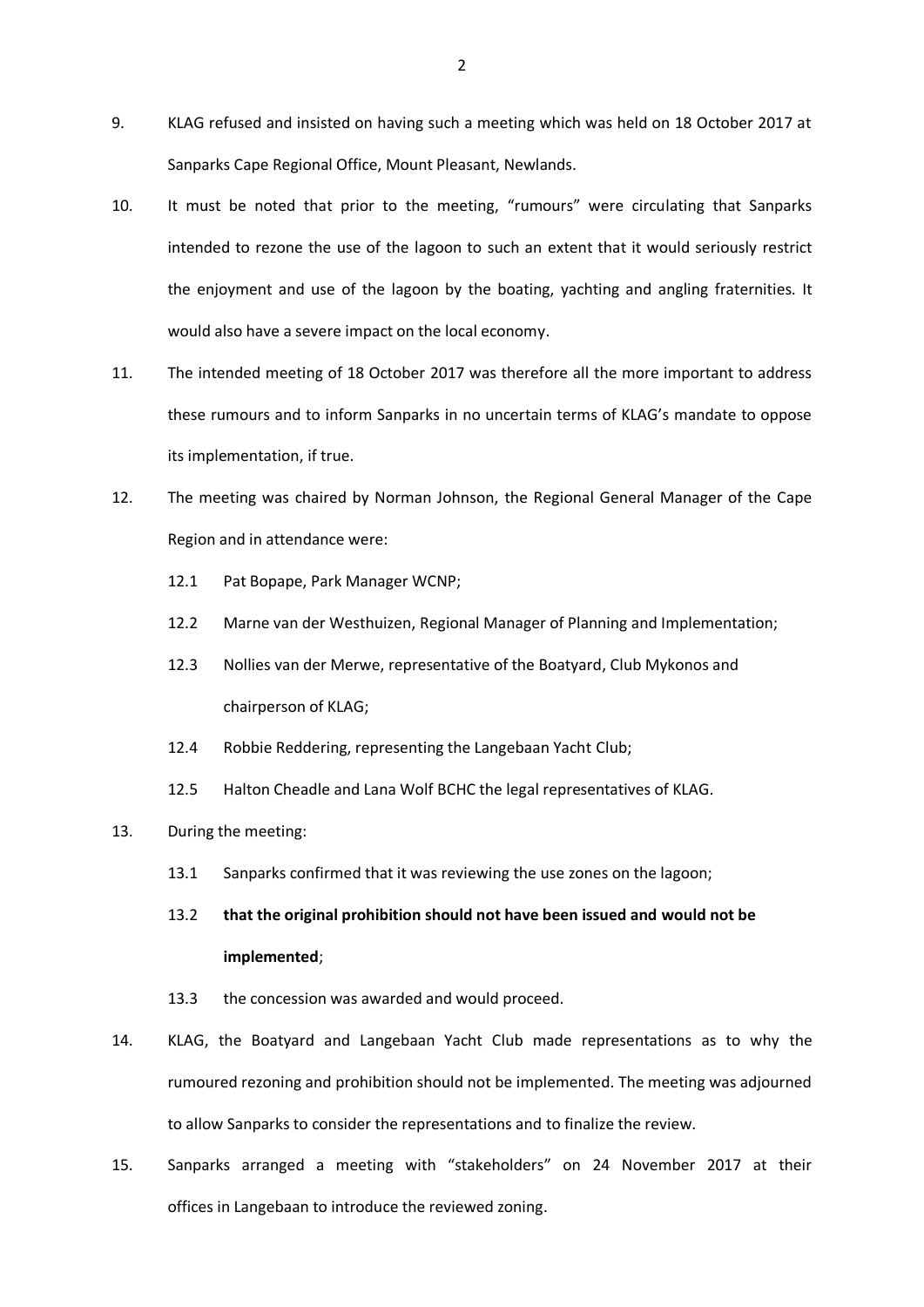- 16. To everyone's surprise, Sanparks presented its review of the use of the lagoon and measures it **intended** to implement in January or February 2018 after the season, and for allowing **further submissions by interested parties in response to the proposals**.
- 17. It is clear from the presentation and proposed implementation, that Sanparks had considered and gave due weight to the submissions made by KLAG and the LYC at the meeting held on 18 October 2017.
- 18. It appears that a large part of the review relates to the use of the lagoon by the kite boarding, board sailing and windsurfing fraternities which we all know has grown exceptionally over the last couple of years. This report shall not deal with the Sanparks presentation in this regard as it does not affect KLAG, the LYC or the sailing academies.
- 19. In short what Sanparks has now proposed, contrasts extensively from the original prohibition against overnight mooring on the whole lagoon.
- 20. A diagram released by Sanparks (and with its consent) setting out the proposals is attached hereto for ease of reference.
- 21. Sanparks wishes to implement the attached guidelines/measures in the Kraalbaai area (as defined) in January/February next year.
- 22. It is clear from the attached proposed guidelines that these **will only apply to the Kraalbaai area as defined (zones 1,2,3 &4) leaving the rest of the lagoon unchanged**.
- 23. It is important to note that Sanparks has extended an invitation to interested parties to make submission in response to the attached proposals.
- 24. Sanparks in particular invited KLAG and the LYC to make submissions with regards the reasonable conservation fee payable for overnight mooring.
- 25. Sanparks has also indicated that the maximum 10 vessels per night is open for reconsideration and it has been suggested that the overnight mooring demand over the upcoming festive season shall be recorded as a guideline to determine the maximum vessels allowed in future.